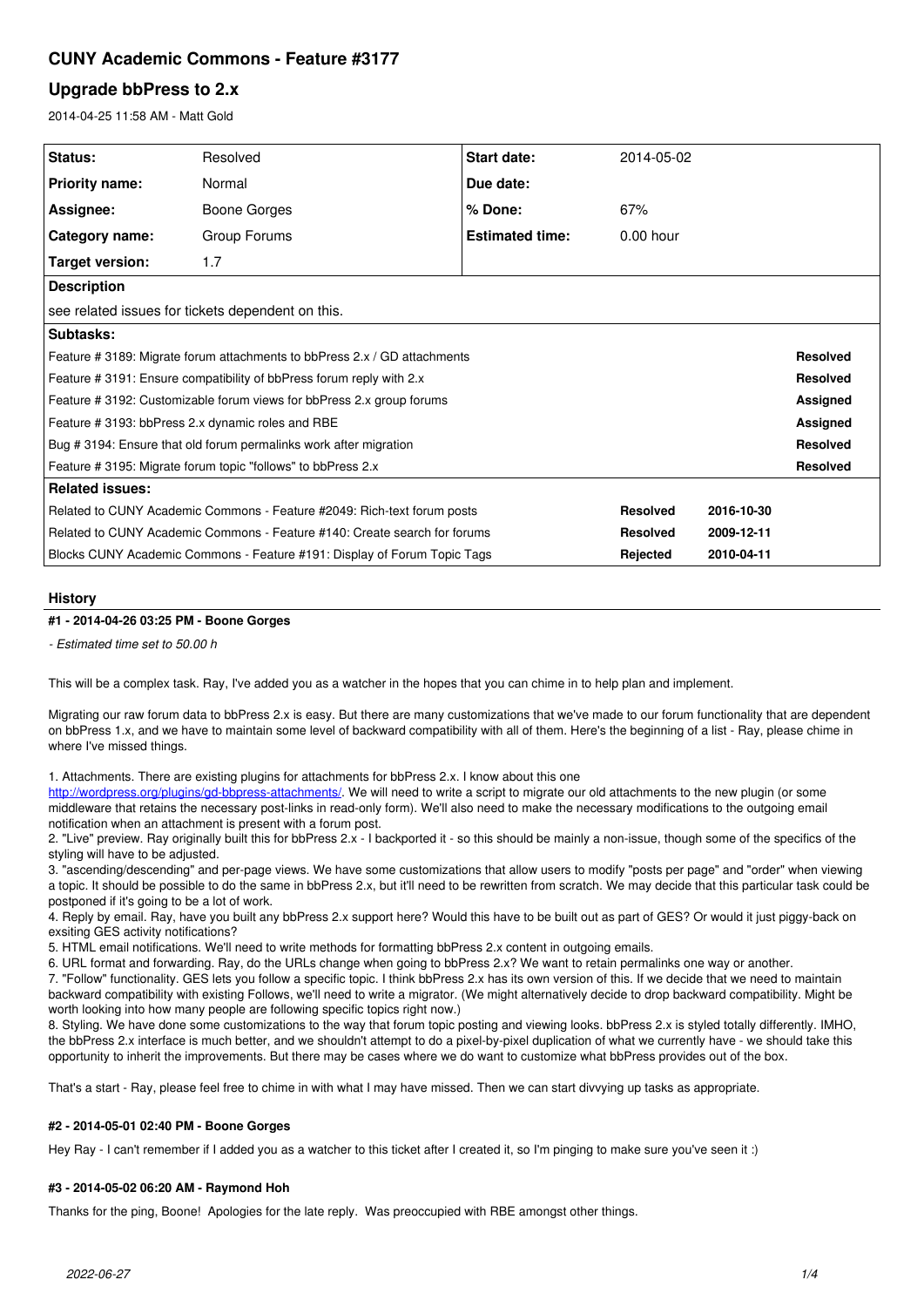1. Attachments - Writing the migration script to maintain backwards compatibility should be okay. However, if we plan on using a new plugin for attachments, we should use that plugin for new attachments and not migrate our older attachments to this new plugin.

2. Live Preview - Yeah, I think it's pretty close. I haven't checked it on the latest version of bbPress, so it might need a tiny bit of tweaking.

3. Ascending / Descending - I've always wanted to write a plugin that adds a bbPress forum settings page to a BP profile. This page will have settings such as sort order and pagination. Probably a good opportunity to do so.

4. Reply By Email - There is already support for bbPress 2 with BP Group Email Subscription. I also wrote support for bbPress 2 not attached to a BuddyPress group, but there was an issue with post link in the email that I never really got to the bottom of so I disabled it for non-BP forums.

6. URL format and forwarding - There could be a permalink issue if a WordPress post slug is the same as a bbPress 1 topic slug during conversion. The chances of this happening is slim, but could happen. But for the most part, permalinks should be the same.

7. "Follow" functionality - I made some concessions in GES so when bbPress 2 is used we defer to bbPress 2 for following a topic. It would be valuable to determine how many users are following topics at the moment. I think this is all recorded in a user meta option by GES.

8. Styling - Agreed that it would be a great time to fine-tune the forum UX while we have the chance.

One other thing to note is bbPress has the concept of dynamic user roles. At the moment, this conflicts with Reply By Email because I wanted to [copy bbPress' validation schema](https://github.com/r-a-y/bp-reply-by-email/blob/master/includes/bp-rbe-extend-bbpress.php#L276). And since it is hard to determine these dynamic roles when the user isn't logged in, replies will fail to post. (Or, I'm just not looking in the right place ;)

A way around this is to [set the user role automatically in bbPress 2](https://github.com/r-a-y/bp-reply-by-email/wiki/bbPress#2-my-users-are-receiving-a-you-do-not-have-the-ability-to-post-replies-email-when-trying-to-reply-via-email) so a role is saved in the database.

### **#4 - 2014-05-02 09:14 AM - Boone Gorges**

Thanks for the helpful feedback, Ray! I'm leaning on you a bit, because I think you know the new bbPress better than I do.

However, if we plan on using a new plugin for attachments, we should use that plugin for new attachments and not migrate our older attachments to this new plugin.

I definitely want to use a different plugin from the one we have (which (1) is terrible and (2) would have to be totally rewritten) That said, we need old content to remain available. So, while I could write a stub plugin that'd maintain backward compatibility (though even this would mean writing a script that translated old post IDs into new ones), it seems cleaner to me to migrate them to the new plugin, which will be responsible for handling new content. I'm not totally clear on your objection to this. (Maybe I'm misreading what you've written.)

The rest sounds good. It sounds like at least some of the tasks will be easier than I'd originally thought. I'm going to create some new tickets and throw some of them your way :)

## **#5 - 2014-05-02 09:31 AM - Matt Gold**

Huge thanks to you both for this complicated but necessary work.

## **#6 - 2014-05-16 10:59 AM - Boone Gorges**

cdev is now running bbPress 2.x, with forums migrated over. Maybe we can use this ticket as a discussion space for issues regarding the appearance of the new forums. Compare:

- -<http://cdev.gc.cuny.edu/groups/cac-community-team-project-planning/forum/>
- -<http://commons.gc.cuny.edu/groups/cac-community-team-project-planning/forum/>

#### and

- -<http://cdev.gc.cuny.edu/groups/cac-community-team-project-planning/forum/topic/agenda-for-todays-comm-team-meeting-1/>
- -<http://commons.gc.cuny.edu/groups/cac-community-team-project-planning/forum/topic/agenda-for-todays-comm-team-meeting-1/>

There are some issues to be cleared up (avatars, "voices" counts, attachment migration) but this should be a good starting point for comparison.

#### **#7 - 2014-05-16 04:19 PM - Matt Gold**

Thanks, Boone! Looking pretty good to me! A few questions:

-- previews don't appear to be enabled yet; I assume that's coming

-- can we now enable threaded replies? I believe that's now a setting in the dashboard (or, at least, I've seen it on CBOX installs) -- is that possible here?

Looking pretty good to me otherwise.

#### **#8 - 2014-05-16 04:56 PM - Boone Gorges**

Thanks, Matt.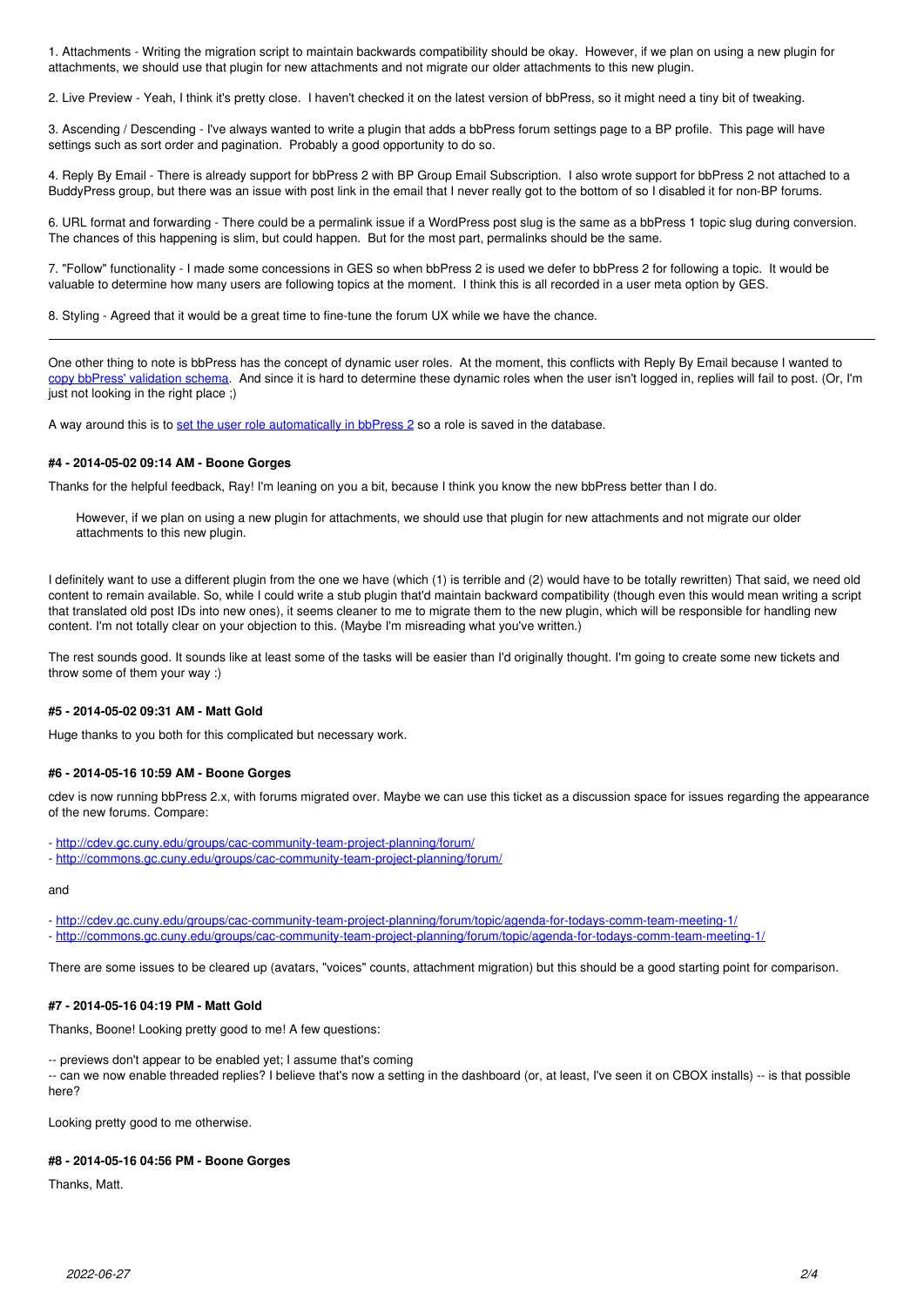-- previews don't appear to be enabled yet; I assume that's coming

Right. I had to do a few mods. It's running on cdev now.

-- can we now enable threaded replies? I believe that's now a setting in the dashboard (or, at least, I've seen it on CBOX installs) -- is that possible here?

Yes. I've enabled it on cdev so you can get a feel for it. It's just a question of whether it's something the team wants. IMO the interface is not great out of the box. See  $#28$ .

# **#9 - 2014-05-18 01:17 PM - Matt Gold**

Thanks, Boone. Previews are working perfectly.

Re threaded replies (and maybe this should be a new ticket), they are not working as I would expect. For the threaded replies here, for instance <http://cdev.gc.cuny.edu/groups/scotts-test-group/forum/topic/this-is-a-test-topic/> - my reply to one of Scott's posts was not nested below Scott's post itself. When I replied to my own comment, it was nested properly.

I am guessing that this is because the forum is preserving temporal placement (when the reply was posted) instead of showing threads. Let's say I come to a forum and see three threads, listed in chronological order:

comment thread post 1 comment thread post 2 comment thread post 3

If I come in and reply to post 1, I would expect my reply to be nested under post 1 even through it is the 4th post chronologically. That should look like this:

comment thread post 1 -- comment thread post 4 comment thread post 2 comment thread post 3

Instead, what I am seeing on CDEV is this:

comment thread post 1 comment thread post 2 comment thread post 3 comment thread post 4

thoughts?

## **#10 - 2014-05-18 01:22 PM - Boone Gorges**

I think the correct interpretation is that replies to the first post in the thread will end up at the end of the list, while replies to items 2+ will appear inline. So, imagine an existing thread:

A B

C

Then, say D is left in reply to A and E in reply to B. The result will be:

A B - E  $\mathcal{C}$ D

## **#11 - 2014-05-18 01:29 PM - Matt Gold**

Okay - I see - D goes to the end of the list because B and C were also in reply to A. That makes sense. Thank you.

I think that we should implement this. Feature request  $\frac{\#28!}{4!}$ 

## **#12 - 2014-05-19 03:55 AM - Raymond Hoh**

I should note that threaded replies **do not** work with pagination in bbPress. So if the threaded replies option is enabled in bbPress, pagination is turned off. Something to keep in mind.

## **#13 - 2014-05-19 09:23 AM - Boone Gorges**

Thanks, Ray. See [#3192](https://redmine.gc.cuny.edu/issues/3192).